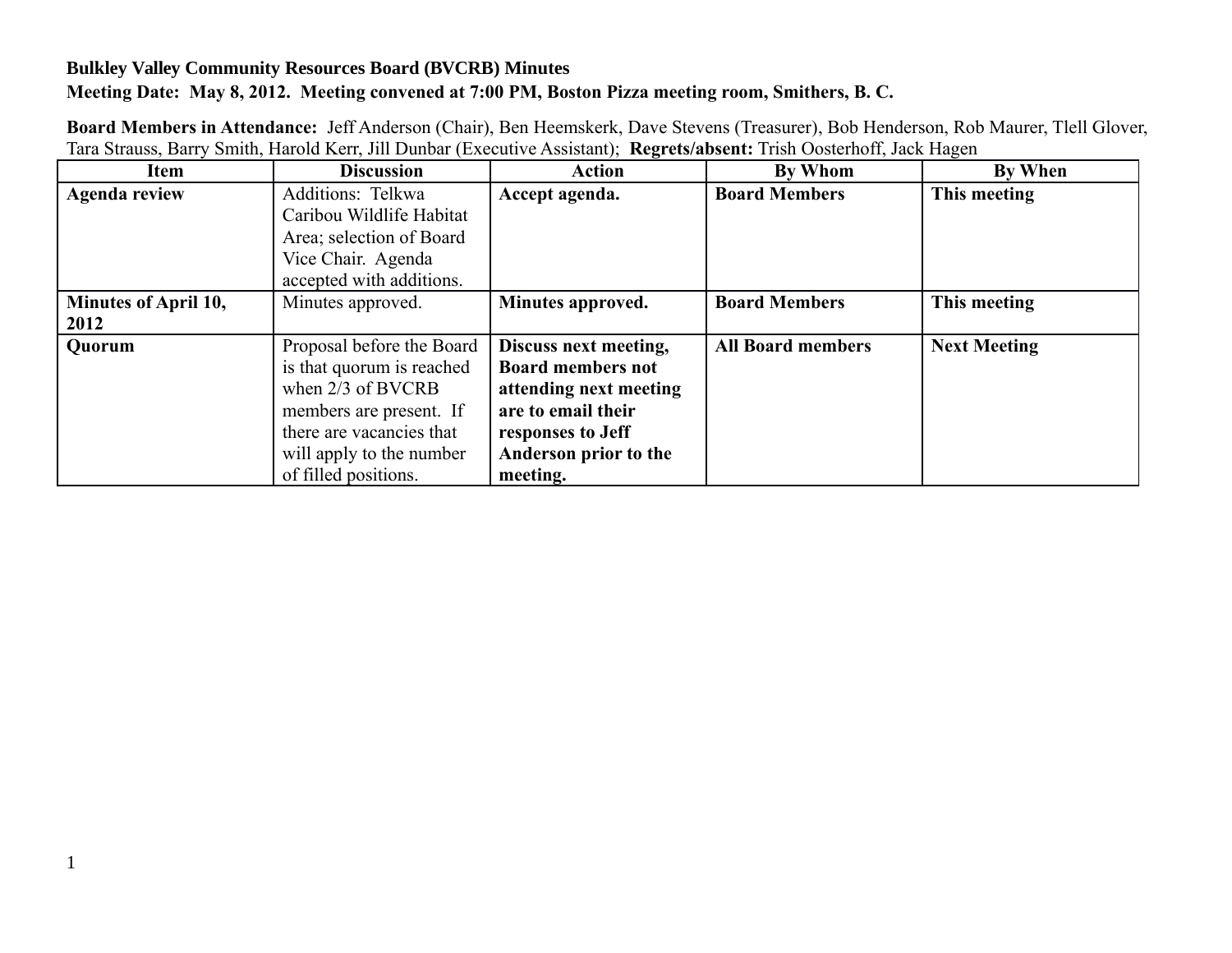| <b>Item</b>           | <b>Discussion</b>           | <b>Action</b>                | <b>By Whom</b>       | <b>By When</b> |
|-----------------------|-----------------------------|------------------------------|----------------------|----------------|
| Subcommittee          | 1. Mining and Energy        |                              |                      |                |
| <b>Reports/Issues</b> | <b>Development</b>          | Research possible claim      | <b>Rob Maurer</b>    |                |
| Correspondence        | Rob: Markets aren't         | activity or notices of       |                      |                |
|                       | doing well and as a result  | work that may affect the     |                      |                |
|                       | there will be less activity | Hankin Evelyn Area.          |                      |                |
|                       | this season than expected.  | <b>Forward Bounty</b>        |                      |                |
|                       | Blue Pearl: Doug Flynn      | referral and response to     |                      |                |
|                       | hasn't heard from the       | <b>Bob Henderson.</b>        | <b>Ben Heemskerk</b> |                |
|                       | PLC. Upcoming events:       |                              |                      |                |
|                       | Mining week May $13 -$      |                              |                      |                |
|                       | 19. Exploration $&$         |                              |                      |                |
|                       | Mining Community Expo       |                              |                      |                |
|                       | is at NWCC on May 17,       |                              |                      |                |
|                       | <b>Chamber of Commerce</b>  |                              |                      |                |
|                       | lunch is May 18.            |                              |                      |                |
|                       | Minerals North is in        |                              |                      |                |
|                       | Burns Lake May $23 - 25$ .  |                              |                      |                |
|                       | Re: Possible mineral        | <b>Contact Kevin Eskelin</b> |                      |                |
|                       | claims in the Hankin-       | from RS&T BC re              |                      |                |
|                       | Evelyn area: Rob will       | public engagement            |                      |                |
|                       | look for notices of work.   | guidelines for RAMP.         | <b>Tlell Glover</b>  |                |
|                       | Ben: There is a referral    |                              |                      |                |
|                       | out for the Bounty area     |                              |                      |                |
|                       | which encompasses part      |                              |                      |                |
|                       | of this.                    |                              |                      |                |
|                       |                             |                              |                      |                |
|                       |                             |                              |                      |                |
|                       |                             |                              |                      |                |
|                       | 2. Recreation               |                              |                      |                |
|                       | <b>RAMP Update: Tlell</b>   |                              |                      |                |
|                       | Glover: Tlell and Bob       |                              |                      |                |
|                       | Henderson are co-chairing   |                              |                      |                |
|                       | the Recreation              |                              |                      |                |
|                       | Subcommittee; this          |                              |                      |                |
|                       | arrangement is working      |                              |                      |                |
|                       | well. The timeline for      |                              |                      |                |
|                       | completion has been         |                              |                      |                |
|                       |                             |                              |                      |                |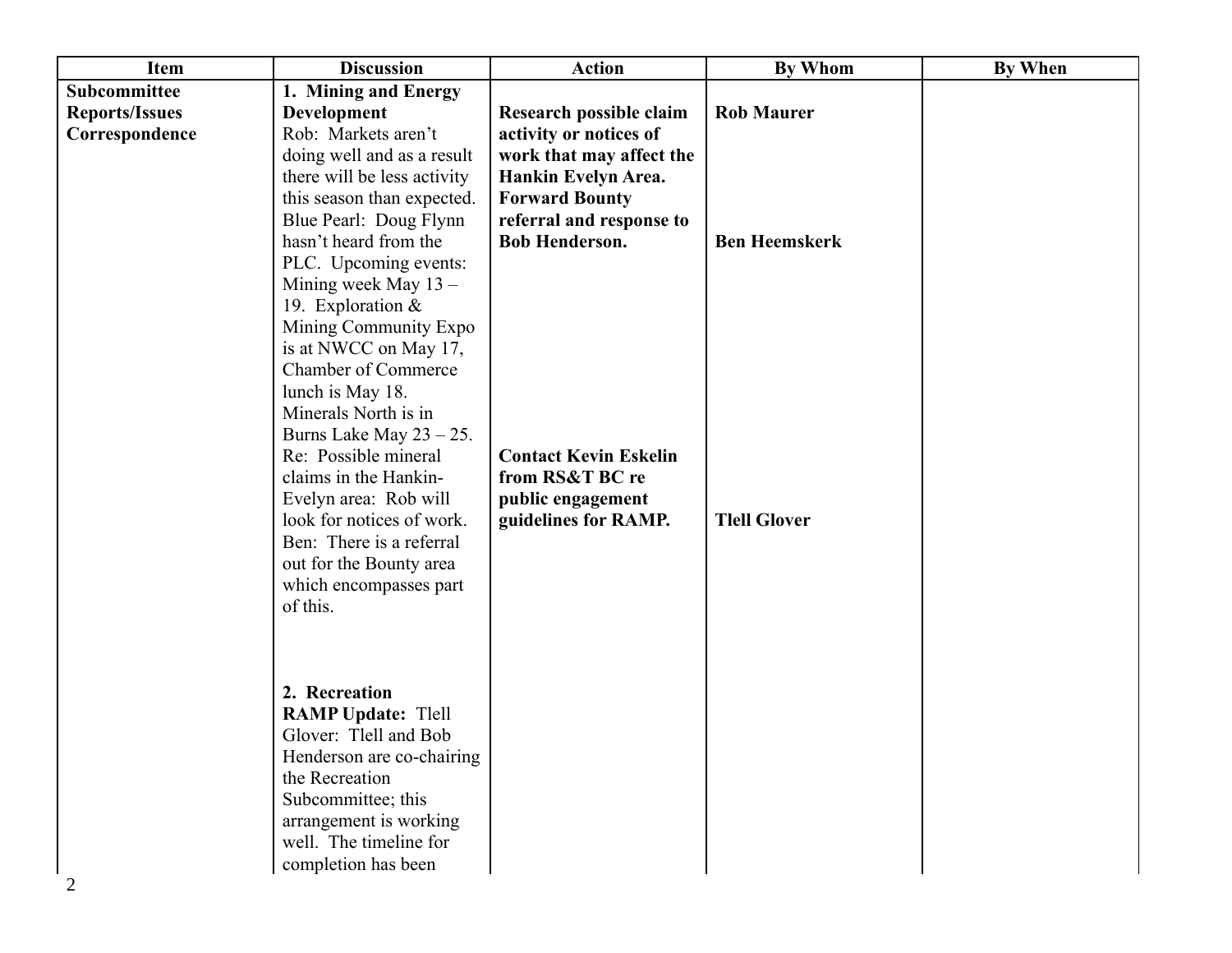| Item                  | <b>Discussion</b>         | Action                   | By Whom                  | By When |
|-----------------------|---------------------------|--------------------------|--------------------------|---------|
| <b>Other business</b> | Meeting re: Telkwa        | <b>Two Board members</b> | <b>Ben Heemskerk and</b> |         |
|                       | Caribou WHA: Glen         | will attend May 23 or 24 | <b>Barry Smith, with</b> |         |
|                       | Buhr requested that a     | WHA meeting.             | Dave Stevens as          |         |
|                       | Board member attend the   |                          | alternate.               |         |
|                       | meeting set for May 23 or |                          |                          |         |
|                       | 24. Ben asked that two    |                          |                          |         |
|                       | members attend.           |                          |                          |         |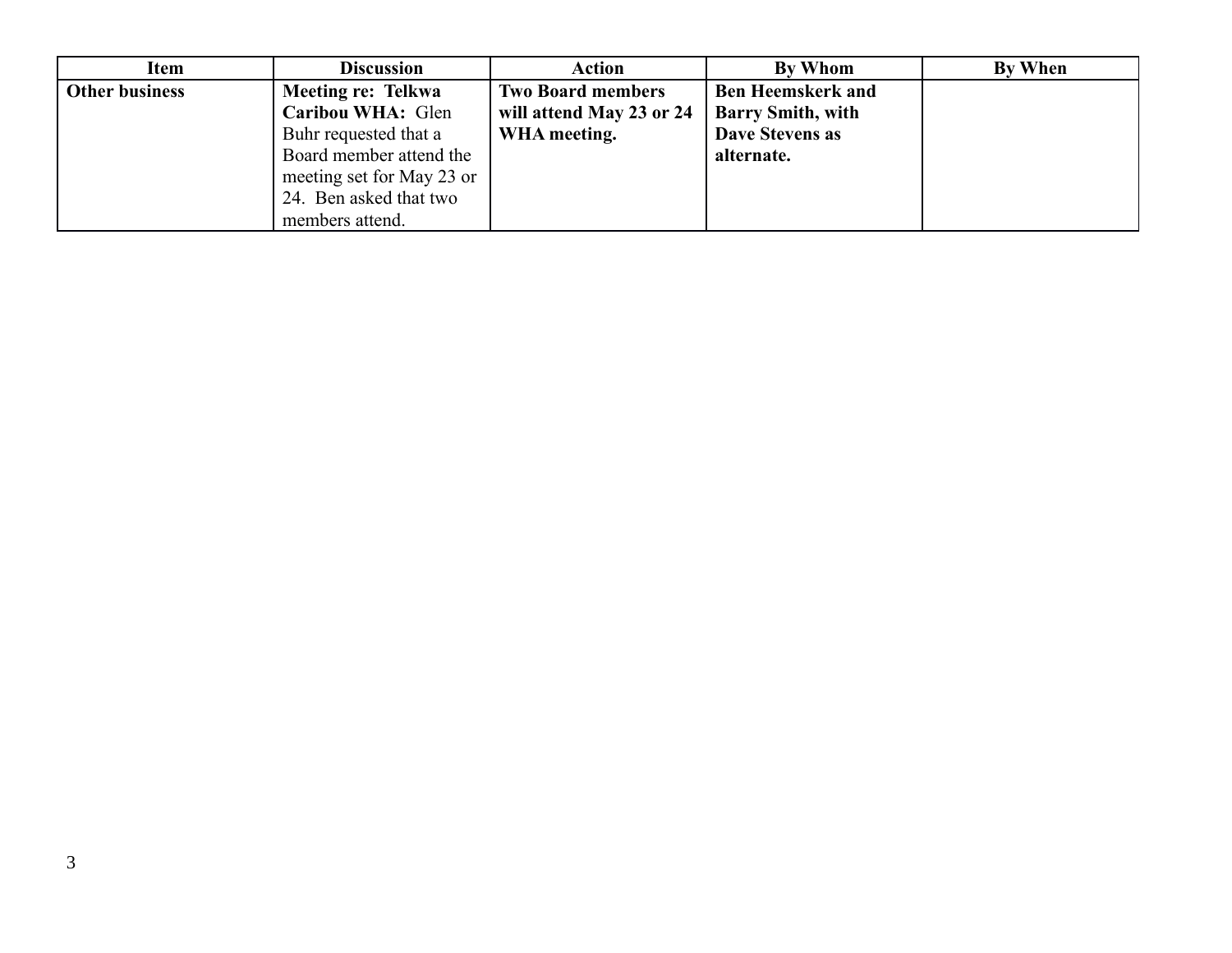| <b>Item</b>    | <b>Discussion</b>                                                                                                                                                                                                                                                                                                                                                                                                                                                                                                                                                                  | <b>Action</b>                        | <b>By Whom</b>      | <b>By When</b> |
|----------------|------------------------------------------------------------------------------------------------------------------------------------------------------------------------------------------------------------------------------------------------------------------------------------------------------------------------------------------------------------------------------------------------------------------------------------------------------------------------------------------------------------------------------------------------------------------------------------|--------------------------------------|---------------------|----------------|
| Administration | <b>Board Executive: Vice</b><br>Chair position is vacant<br>and can be decided in<br>September. Jeff may be<br>away for next meeting.<br>Rob will act as Vice Chair<br>for the June, 2012<br>meeting and cover for Jeff<br>if needed.<br><b>RAMP</b> draft report:<br><b>Bob: At next BVCRB</b><br>meeting there may be<br>members of the public<br>attending. The Draft<br>RAMP report will be on<br>the agenda. Public<br>comment on the process<br>will be allowable, but<br>public comment on the<br>report will not. There is a<br>separate public input<br>process in place. | Prepare budget for<br>upcoming year. | <b>Dave Stevens</b> |                |
|                | <b>Financial report:</b><br>Dave is developing a draft<br>budget, which will be<br>finished by next meeting.<br>Website: Dave will<br>approach Kirsteen Laing<br>about costs of updating<br>the website.                                                                                                                                                                                                                                                                                                                                                                           |                                      |                     |                |